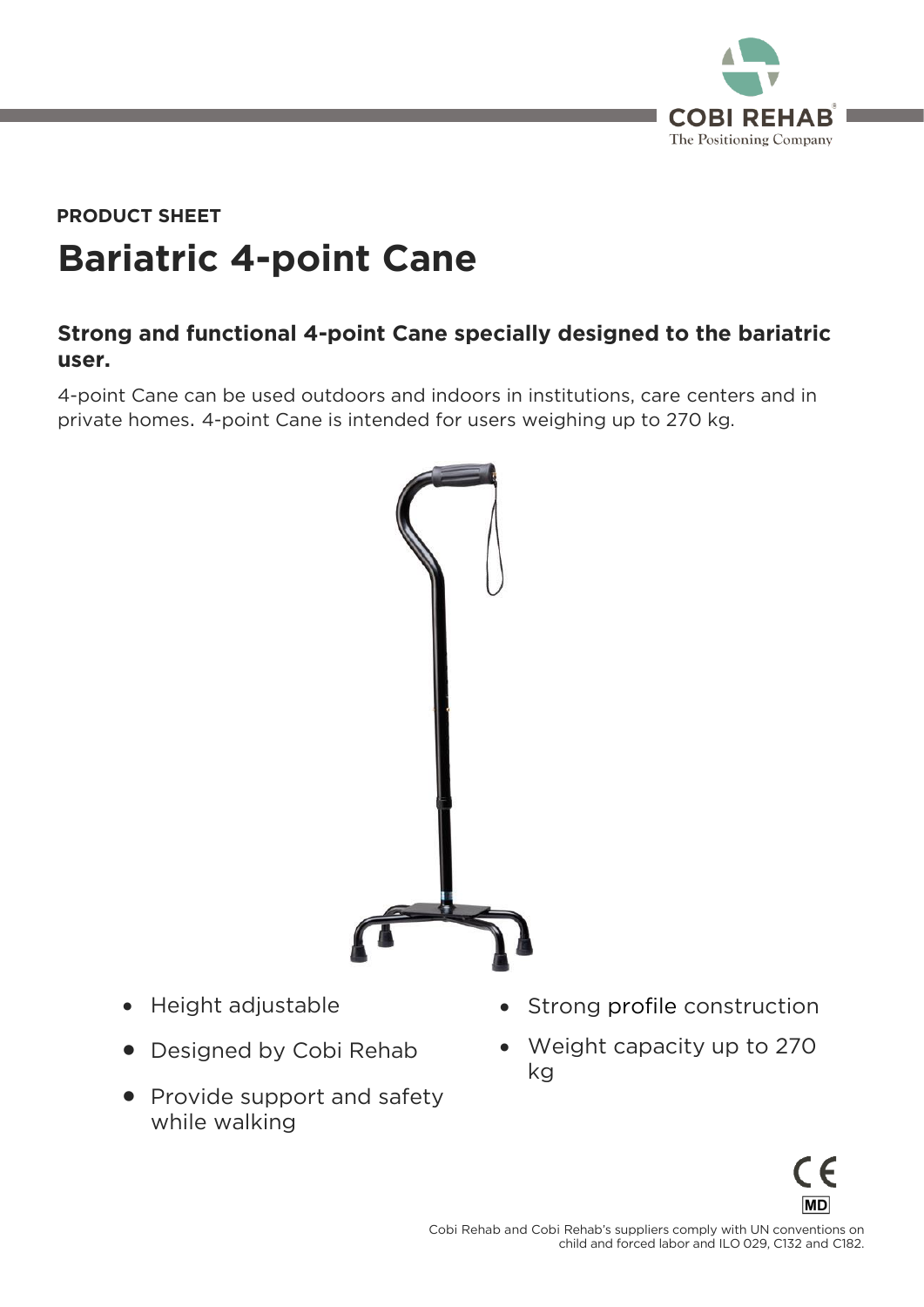# **Bariatric 4-point Cane**

#### **General information**

This product sheet contains important information<br>about the use of 4-point Cane and the target group for the product. It also includes a range of specifications on 4-point Cane. specifications on 4-point Cane.

The most recent version of this product sheet can<br>be found on our website. Check if the version you are reading now is the most recent. are reading now is the most recent.

 $\frac{1}{2}$  arger font size the quide is available in PDF larger font size, the guide is available in PDF

 $\frac{1}{2}$  for the required font size to the required font size.

You can always contact Cobi Rehab on + 45<br>7025 2522 or cobi@cobi.dk if you want more  $\frac{1}{2}$  information about 4-point Cane information about 4-point Cane.

Cobi Rehab reserves the right to change the product specifications without providing prior notice.

Product safety notices and product recalls can be viewed on the website

### **Use**

4-point Cane is a cane specially designed to<br>provide support and safety while walking for  $\rho$  is a support and safety walking support and safety  $\rho$ users weighing up to 270 kg.

4-point Cane is used at hospitals, care centers and<br>in private homes. 4-point Cane should only be used on level ground and accessible terrain, indoors as well as outdoors.

#### **Contraindications**

The user of 4-point Cane must have physical and cognitive resources to operate the cane in a safe manner.

# **Settings**

4-point Cane is supplied with a dual button height adjustment, a rubber handle, and a wrist strap. adjustment, a rubber handle, and a wrist strap.

## **Cleaning and maintenance**

4-point Cane can be cleaned with water and ordinary detergent. ordinary detergent.

## **Long term storage**

4-point Cane should be stored at temperatures<br>between -10 $^{\circ}$  and 50 $^{\circ}$ C.

The hand support is height adjustable by pressing<br>the dual button..

#### **Disinfection**

4-point Cane can be disinfected with ethanol 70-85% or a chlorine product 1000-1200 ppm. 85% or a chlorine product 1000-1200 ppm.